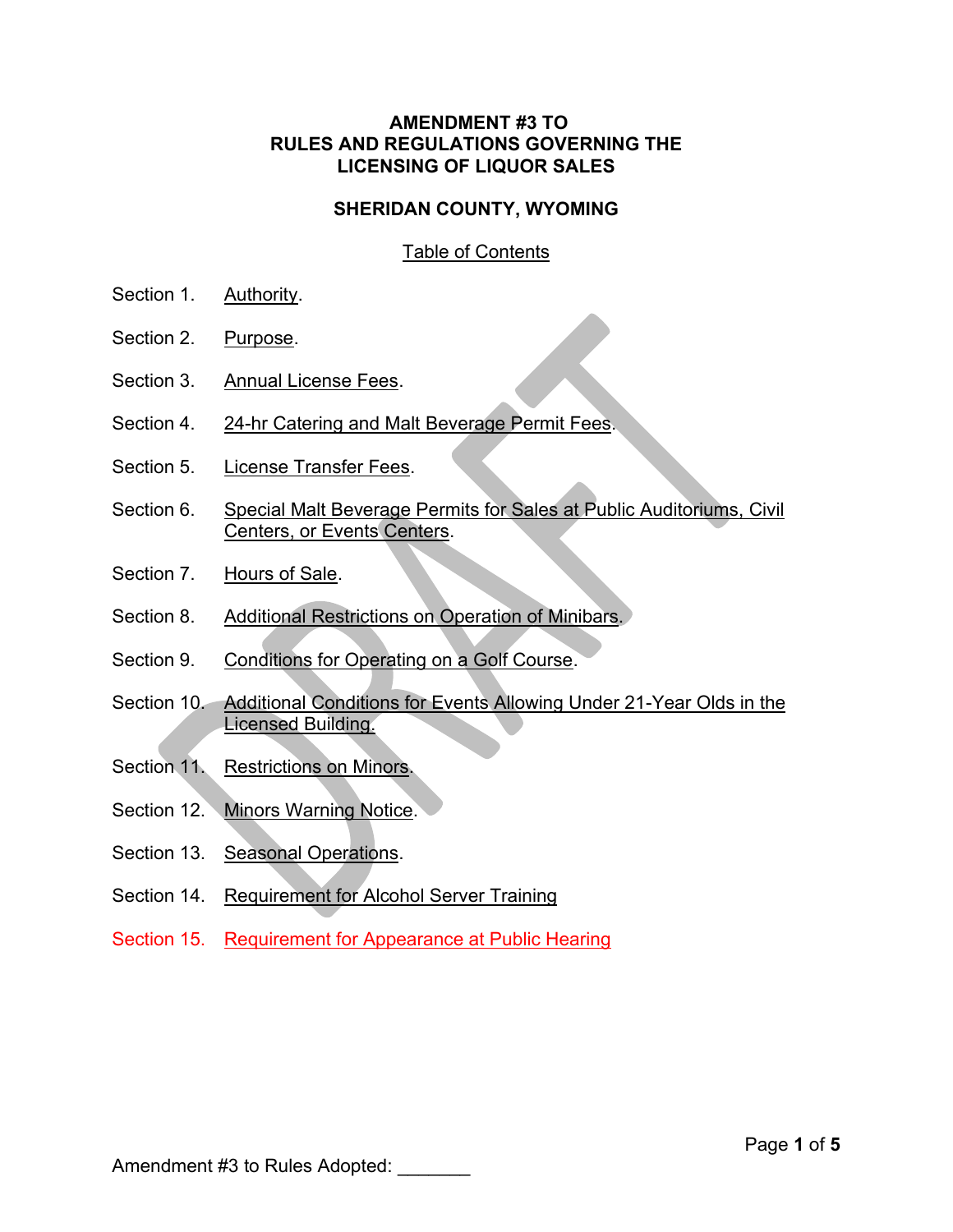#### SECTION 1. Authority.

These rules and regulations are adopted under the authority of W.S. 16-3-101 et.seq., W.S. 12-4-101(a), 12-4-103(a)(iv), 12-4-201(e), 12-4-201(h), 12-4-301(a), 12-4- 405, 12-4-411, 12-4-412(b)(viii), (d) and (j), 12-4-413(d), 12-4-502(e), 12-4-504(a), 12-4- 601(a) and (b), 12-5-101(d), 12-5-201(e) and (h), and 12-5-201(k)(iii).

### SECTION 2. Purpose.

The purpose of these rules and regulations is to establish uniform policies governing the licensing of liquor sales by entities licensed by the Sheridan County Board of County Commissioners, as the "Licensing Authority" under Title 12 of the Wyoming Statutes.

SECTION 3. Annual License Fees.

The following annual license or permit fees shall apply to the specified type of license:

- (a) Retail Liquor License for locations:
	- (i) Within five (5) miles of the City of Sheridan \$1,500
	- (ii) Within five (5) miles of the Town of Dayton  $-$  \$1,500
	- (iii) Within five (5) miles of the Town of Ranchester  $$1,500$
	- (iv) Within five (5) miles of the Town of Clearmont \$1,500
	- (v) Beyond five (5) miles from any municipality \$1,500
- (b) Malt Beverage Permit \$200
- (c) Limited Retail Liquor License \$500
- (d) Resort Liquor License \$1,500
- (e) Restaurant Liquor License for locations;
	- (i) Within five (5) miles of the City of Sheridan  $-$  \$500
	- (ii) Within five (5) miles of the Town of Dayton  $-$  \$500
	- (iii) Within five (5) miles of the Town of Ranchester \$500
	- (iv) Within five (5) miles of the Town of Clearmont \$500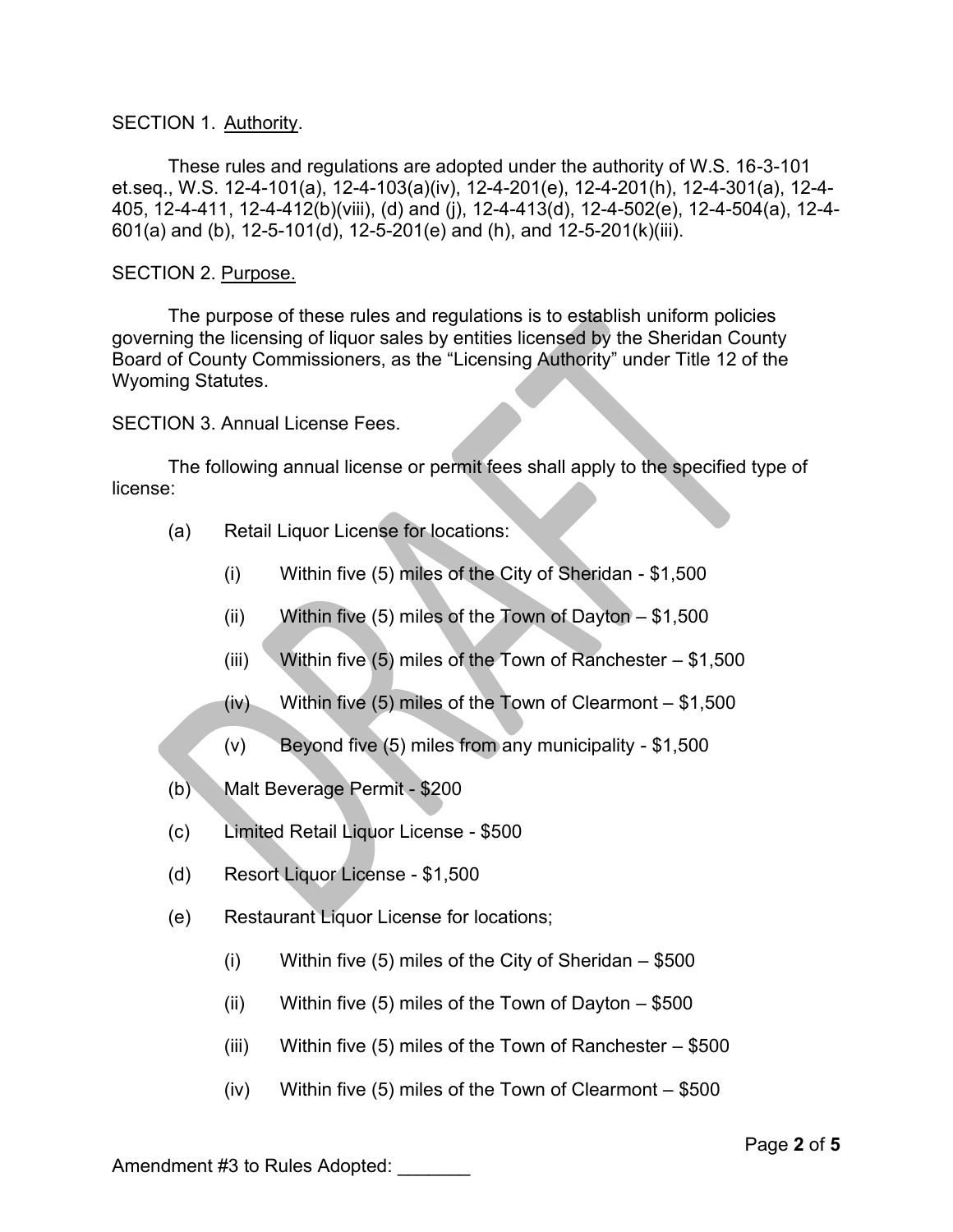- (v) Beyond five (5) miles of any municipality \$500
- (f) Microbrewery or Winery Permit \$500
- (g) Satellite Winery Permit \$100
- (h) Bar and Grill Liquor License \$1,500

# SECTION 4. Twenty-Four Hour Permit Fees.

The following fees shall apply for each specified permit issued:

- (a) Twenty-four (24) hour Catering Permit \$30
- (b) Twenty-four (24) hour Malt Beverage Permit \$30
- (c) Twenty-four (24) hour Malt Beverage Permit for Microbrewery Selling its Own Product- \$30
- (d) Twenty-four (24) hour Manufacturer's Off-Premise Permit \$30

## SECTION 5. License Transfer Fees.

The following fees apply to the specified transfers:

- $(a)$  Transfer of license to different premises  $-$  \$100
- (b) Transfer of license or permit to a good faith purchaser  $-$  \$100
- SECTION 6. Special Malt Beverage Permits for Sales at Public Auditoriums, Civic Centers, or Events Centers.

Reserved.

SECTION 7. Hours of Sale.

All licensees may open the dispensing room or licensed building at 6:00 a.m. and shall close the dispensing room or licensed building and cease the sale of both alcoholic and malt beverages promptly at the hour of 2:00 a.m. the following day, and shall clear the dispensing room or licensed building, and any other area in which dispensing alcoholic and malt beverages is authorized, of all persons other than employees by 2:30

Amendment #3 to Rules Adopted: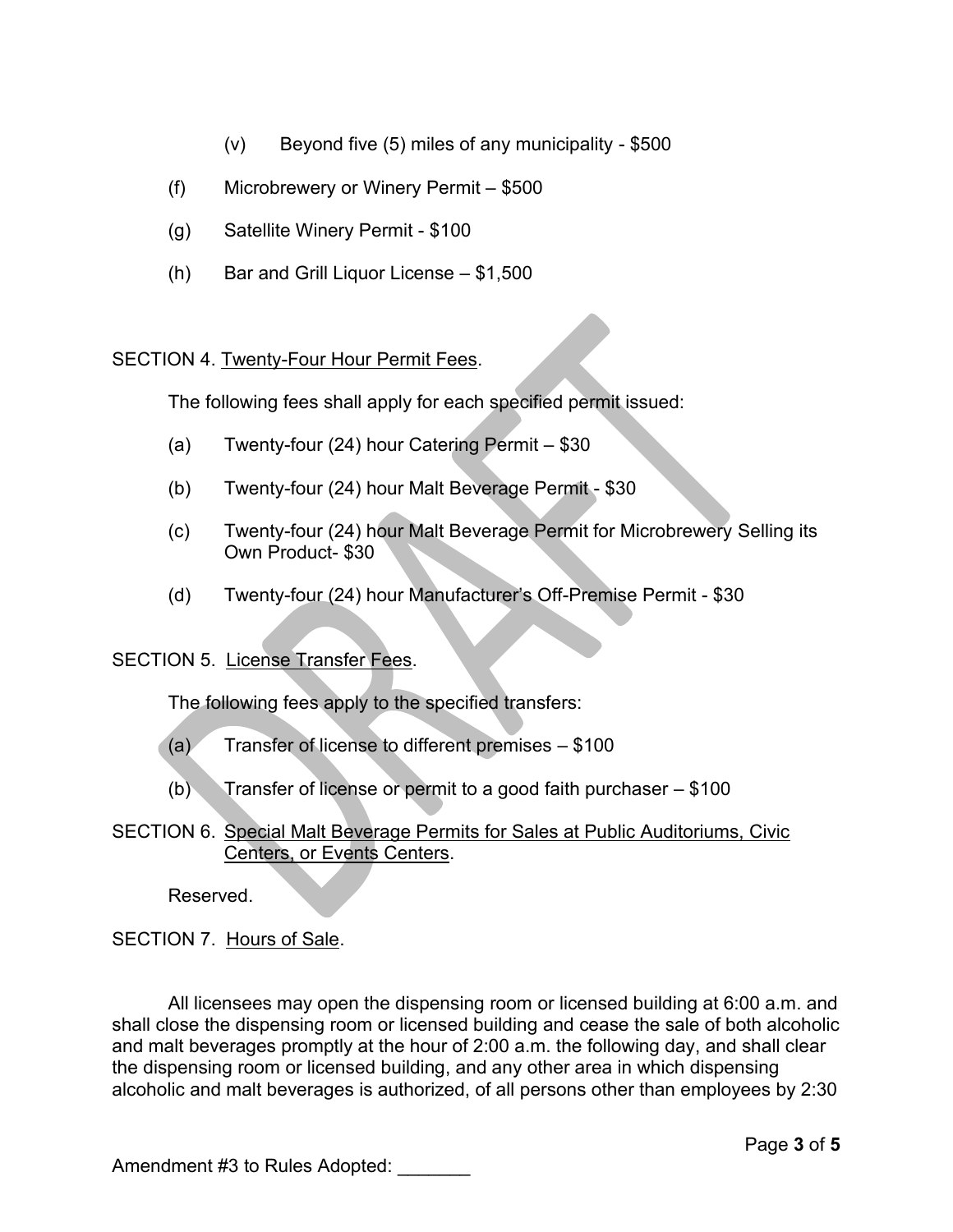a.m. Provided however, with the prior approval of the Board of County Commissioners, a licensee may be permitted to sell alcoholic and malt beverages until 4:00 a.m. on nights of New Year's Eve/Day and Saturday night/Sunday morning of the Sheridan Wyo Rodeo street dance each year.

## SECTION 8. Additional Restrictions on Operation of Minibars.

There are no additional restrictions imposed on the operation of minibars in the sleeping rooms of a licensee's motel or hotel operation beyond the requirements of W.S. 12-5-201(e).

### SECTION 9. Conditions for Operating on a Golf Course.

There are no conditions imposed on a restaurant liquor licensee operating on a golf course beyond the requirements of W.S. 12-5-201(h).

### SECTION 10. Additional Conditions for Events Allowing Under 21-year olds in the Licensed Building.

There are no additional conditions imposed on retail liquor licensees holding an event in the licensed building at which persons under the age of twenty-one (21) are permitted beyond the requirements of W.S. 12-5-201(k).

#### SECTION 11. Restrictions on Minors.

Except as provided otherwise by law, no licensee or agent, employee or server thereof shall permit any person under the age of twenty-one (21) years to remain in a portion of the licensed building where alcoholic or malt beverages are being dispensed. If the establishment operates a commercial kitchen, persons under the age of twentyone (21) years may enter and pass through the dispensing area in order to reach the commercial kitchen dining room or waiting area.

#### SECTION 12. Minors Warning Notice.

(a) Every licensee shall display at all times in a prominent place at each public entrance a printed card with a minimum height of eleven (11) inches and a width of seventeen (17) inches, with each letter to be a minimum of one-fourth inch in height, which shall read as follows:

## **WARNING TO PERSONS UNDER 21**

YOU ARE SUBJECT TO A FINE OF UP TO \$750 IF YOU ARE UNDER 21 AND YOU ATTEMPT TO PURCHASE, PURCHASE, CONSUME, OR HAVE IN YOUR POSSESSION ALCOHOLIC LIQUOR OR MALT BEVERAGE

Amendment #3 to Rules Adopted: